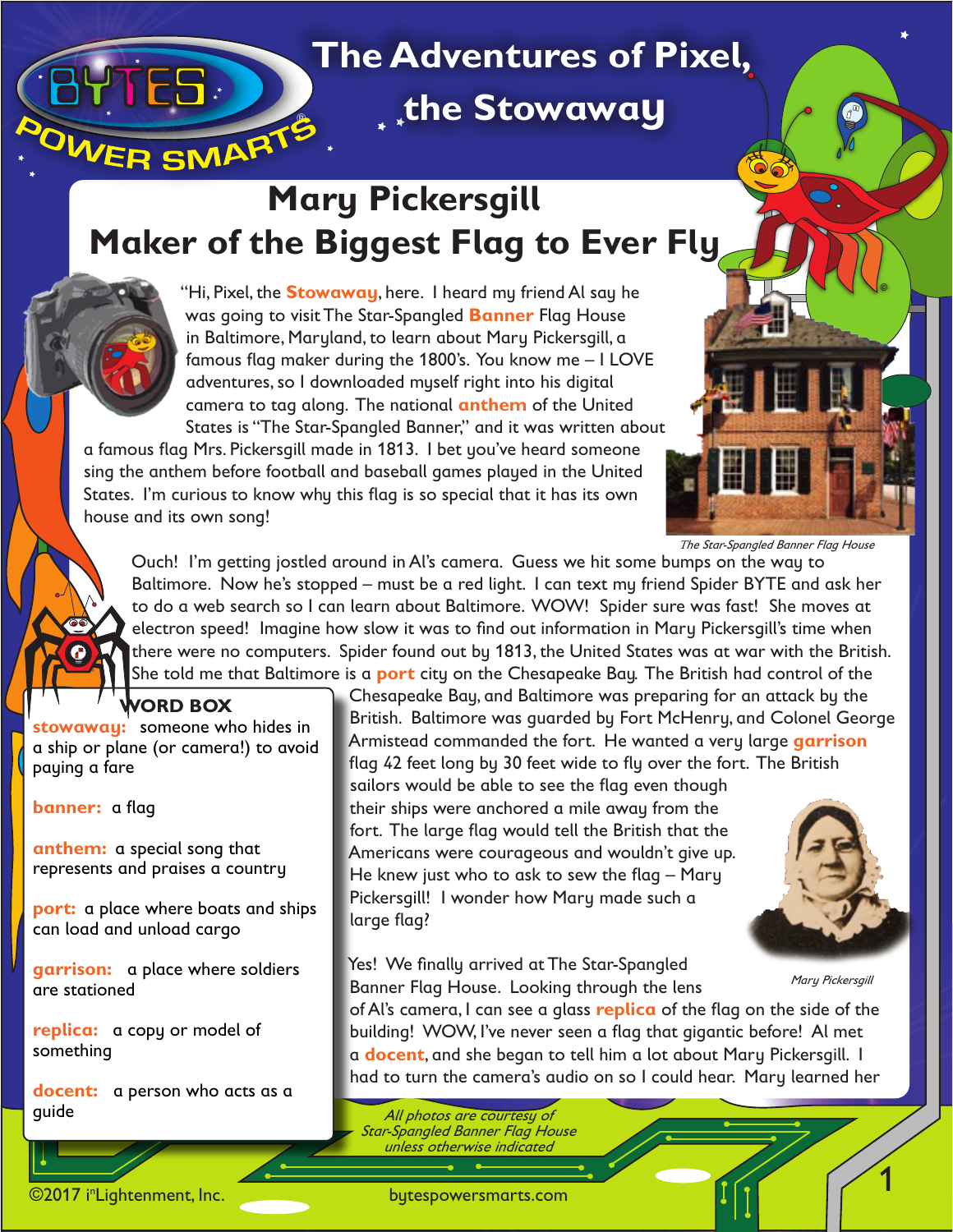## **EDITLE TERMARTS** the Stowaway

### **The Adventures of Pixel,**

#### **WORD BOX**

**widow:** a woman whose husband has died and she has not remarried

**standard:** of a design that is regularly used

**pattern:** a guide for making something

**fiber:** material formed from threads

**acquire:** to buy, obtain, get

**bunting:** a loosely woven fabric

**card:** to comb or clean fibers with a sharp-toothed instrument to untangle the fibers before spinning

**refine:** to make something better

**cheesecloth:** thin, loosely woven cloth

**madder:** a red dye made from the root of the madder plant

**indigo:** a dark blue dye made from the indigo plant

**brewery:** a place where beer is made

craft of flag making from her mother, Rebecca Young. When Mary became a **widow** at age 29, her flag making business supported her and her daughter, Caroline. She agreed to make Colonel Armistead not 1, but 2 flags – the large flag and a smaller one, 25 feet long by 17 feet wide, to use in bad weather.

Mary had to make a flag that followed the requirements of the Flag Act of 1794. The flag had to have 15 stars and 15 stripes, one for each state when the Flag Act of 1794 was passed. By 1813 when Mary was making the flag, there were actually 18 states, but she still had to follow the 1794 Flag Act law. She could use her imagination and creativity to decide the size of the stripes and placement of the stars because there was no **standard pattern** for that at the time.

**n**

©

2

First, Mary had to use her Image Power Smarts to plan the flag's design. (see Power Smarts Chart insert) She decided to make "dancing stars" by placing the stars on their tips rather than flat on two points. Next, her Nature Power Smarts helped her choose the right **fiber** for the flag and dyes to make the flag's colors. Making a flag that large required the use of Mary's Logic Power Smarts to make the flag pattern, to estimate the amount of materials she would need, to measure the pieces before cutting out the stars and stripes, and to keep track of her expenses. She needed her People Power Smarts to teach her daughter Caroline (age 13), her nieces Eliza, Hannah, and Margaret, and a free African American apprentice Grace Wisher (age 13) how to help make the flags. Her mother Rebecca wasn't well, but she probably gave advice on how to make the flag too.

Mary **acquired** wool **bunting** that was **carded** and **refined** for the flag. It had a **cheesecloth**-like texture. Vegetable dyes were used for the colors: **madder** for the red dye and **indigo** for the blue dye. For

the stars and white stripes, Mary used unbleached cotton. The bunting only came in 18-inch width pieces, but Mary's design called for the stripes to be 24 inches wide, so she had to sew an extra 6 inches of fabric onto the pieces to make the stripes.

I started wondering where Mary and her family could have made such a large flag. It was too big to fit in her house. The docent said Mary got permission from the owners of a neighborhood **brewery** to work there at night when the brewery was closed. There was a very large floor in the brewery where

©2017 i<sup>n</sup>Lightenment, Inc.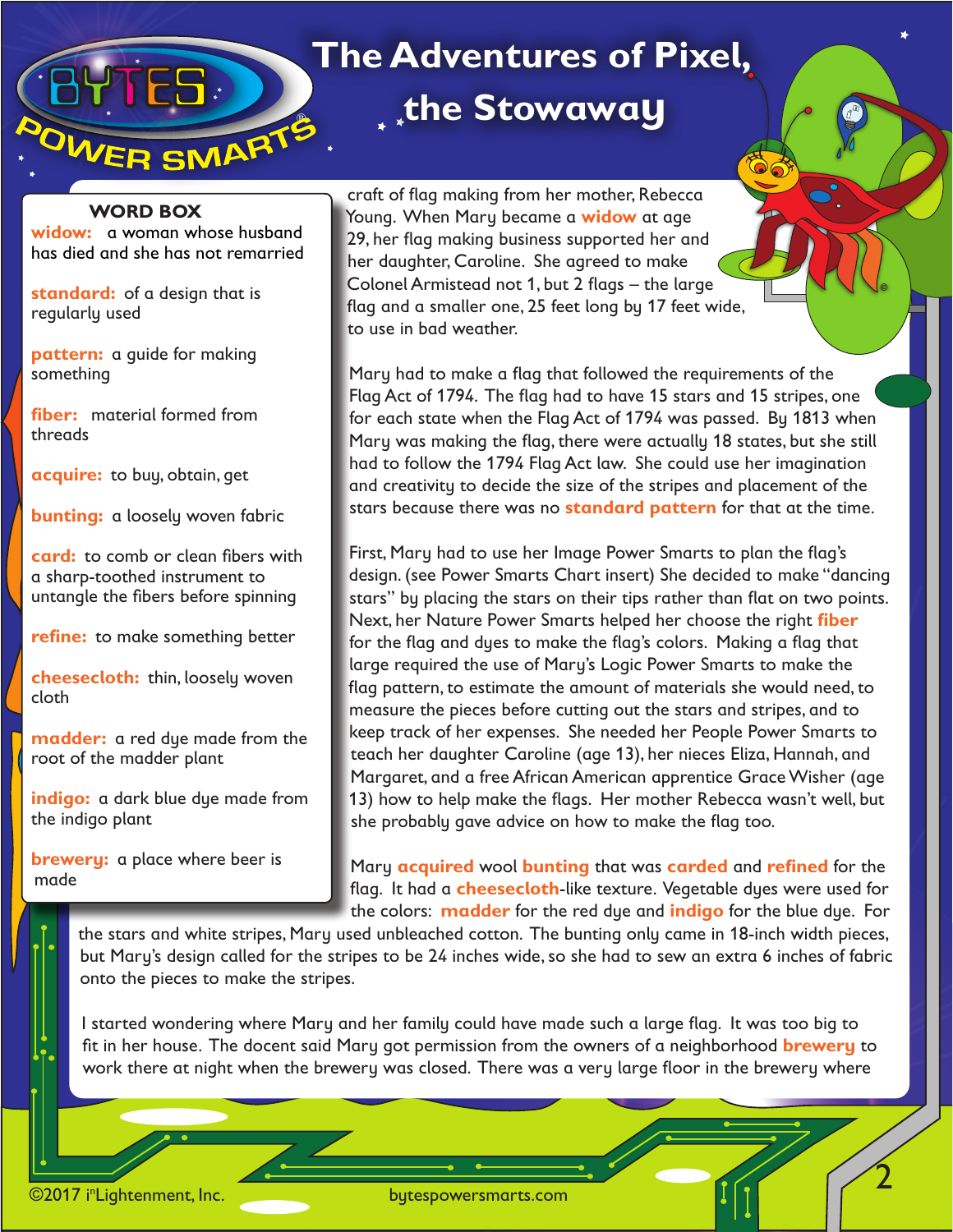# **THES. THE Adventures of Pixel,<br>ER SMARTS READ READ FRAMARTS**

**® the Stowaway <sup>i</sup>**

Mary could spread out the huge flag to work on it. Mary and her helpers finished the 2 flags in just 6 weeks! They used 400 yards of fabric, and it is estimated that there are over 1 million hand-made stitches in the flag! Mary received \$405.90 for the larger flag and \$168.54 for the smaller flag. The larger flag weighed between 75-80 pounds. It took 11 men to hoist the flag up the 90-foot flagpole.

During the Battle of Baltimore in 1814, the British ships launched 1,500 rockets and bombs at Fort McHenry for 25 hours, but the fort's defenders did not give up. Francis Scott Key was an American who was on a British ship **negotiating** a prisoner exchange. The battle was fierce, but Key never gave up hope that the Americans would win, and he was right! By the dawn's early light, as the song says, he could see Mary's giant flag being raised and waving over Fort McHenry. Francis Scott Key was so **inspired** by seeing the flag that he wrote a poem, "The Defence of Fort M'Henry." Later the poem was put to

M James Calhoun Jun Deputy Commission 7. Mary Richmond & hind quality Bunt \$405 90  $7.1 - 1$  $17625\%$  $8.57$ L. J.l. Williams me 19th 1913  $\frac{a_{1}}{b_{1}+...}$ . D'fur faire con . Pickurgice  $t_{\text{obs}}$  $i.e.$ 

Payment receipt for the flag

**n**

©

music, and it became "The Star-Spangled Banner," the national anthem of the United States.

Mary Pickersgill used her Power Smarts to become a successful businesswoman long before most women were in business. In 1807, Mary, with the help of her mother Rebecca Young, established the

flag making business of the first floor of the Flag House. Rebecca had made flags in Philadelphia and had experience placing advertisements. They used their Word Power Smarts to make

### **WORD BOX**

**negotiate:** to discuss to try to reach a decision that everyone can accept

**inspire:** to fill someone with the urge to do or feel something

**colours:** the flag of a regiment or ship

**humanitarian:** a person who helps people

**disadvantaged:** when a situation is difficult, such as not enough money or opportunities

**vision:** a mental image of what the future could be like

n Lightenment, Inc.

**by** ©2017 i

interesting advertisements to increase business. Rebecca's name appears on the ad for **COLOURS**, but the colours were made by Mary. Mary had many customers for the flags she made including the United States



Mary's business advertisement

Navy, Army, and many merchant ships. Mary made enough money in her flag making business to purchase the house she had been renting.

I learned that Mary was also a **humanitarian**. She was concerned about housing and employment for **disadvantaged** and elderly women. Mary used her People Power Smarts when she was president of the Impartial Female Humane Society. She had a **vision** for helping women, and under her leadership, the organization built a home for aged women and later a home for aged men. In 1959, the homes were named the Pickersgill Retirement Community to honor Mary's work.